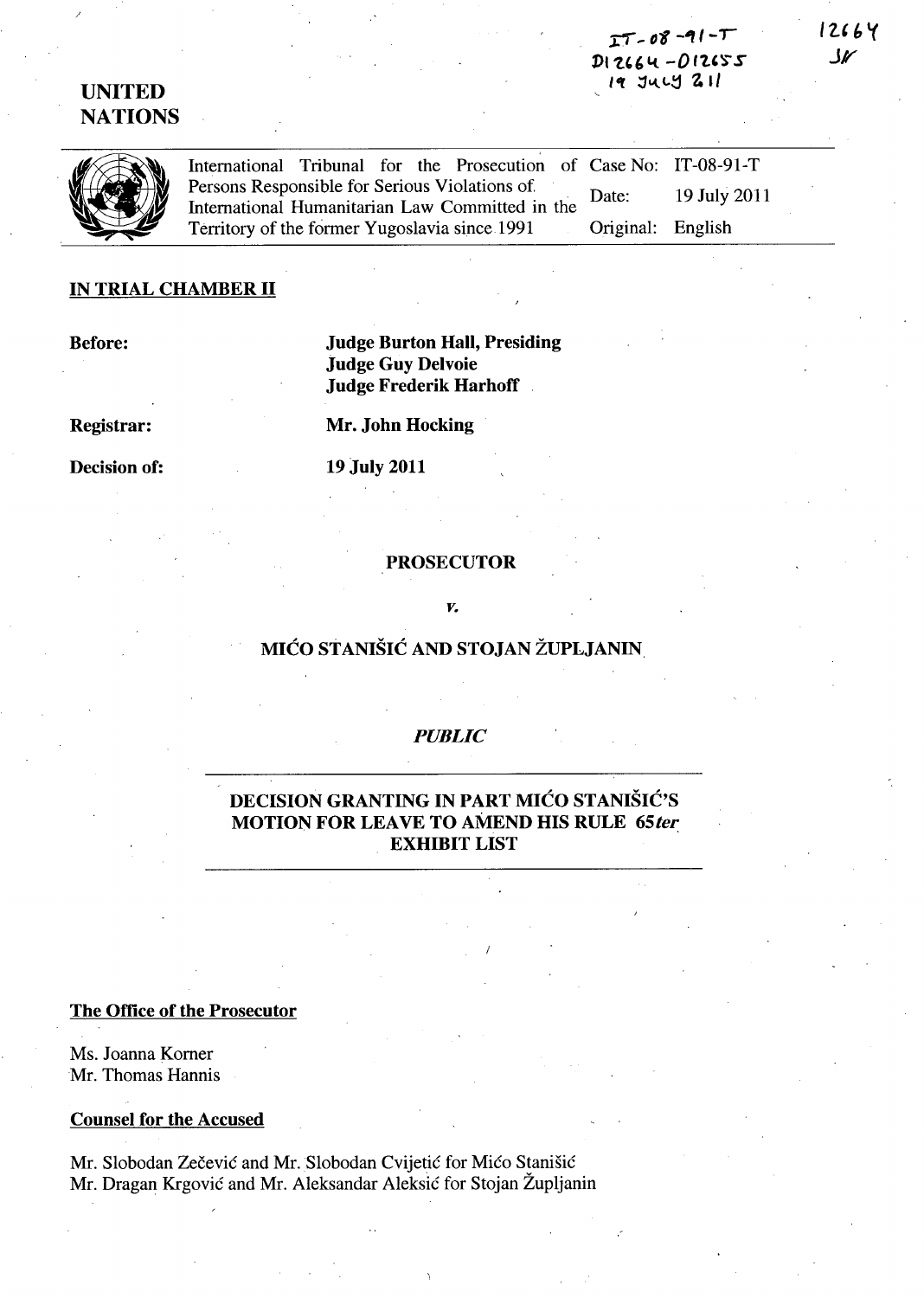# **I. INTRODUCTION**

1. Trial Chamber 11 ("Trial Chamber") of the International Tribunal for the Prosecution of Persons Responsible for Serious Violations of International Humanitarian Law Committed in the Territory of the former Yugoslavia since 1991 ("Tribunal") is seised'of "Mr. Stanisic's motion for leave to amend his Rule 65ter exhibit list", filed on 3 June 2011 ("Motion"), whereby the Stanisic Defence seeks to add 21 documents to its Rule 65 *ter* exhibit list.<sup>1</sup>

2. On 16 June 2011, the Prosecution responded objecting to the addition of 12 of the proposed documents ("Response").<sup>2</sup> On 20 June 2011, the Defence, pursuant to Rule 126 *bis*, requested leave to reply and replied ("Reply"), "to make certain corrections to its Motion and to address issues raised in the Response".<sup>3</sup>

# **11. SUBMISSIONS**

## **A. General submissions**

3. The Stahisic Defence submits that the addition of the proposed 21 documents to its exhibit list "will not cause prejudice to the Parties and they will assist the Trial Chamber by permitting the presentation of material that is relevant to, and probative to, live issues between the Parties. $"$ <sup>4</sup>

4. The Prosecution "objects to the addition of proposed Rule *65ter* exhibits 900D1 through 911D1 as Stanisic has failed to establish their relevance and probative value to this case, or good cause for failing to include them on his original exhibit list."

### **B. Specific submissions on proposed documents**

#### 1. Proposed Rule 65 *ter* 899D1

5. The Stanisic Defence seeks the addition of 899D1 on the basis of its connection with  $1D530$ <sup>6</sup> a document shown to a witness and marked for identification. It submits that, on 20 April 2011, the Prosecution objected to the admission of document 1D530 on the basis that it "was the cover page of a document and the remainder of the document [...] was not included."<sup>7</sup> On

Motion, para. 1.

Response, para. 1.<br>Motion, para. 4.

Motion, para. 1.

Prosecution's response to Stanišić's motion for leave to amend his Rule 65 *ter exhibit list* ("Response"), 16 Jun 2011, para. 1.

Request for leave to reply and reply to Prosecution's response to Stanišic's motion for leave to amend his Rule 65ter exhibit list ("Reply"), 10 Jun 2011, para. 2.

<sup>7</sup>*Ibid.*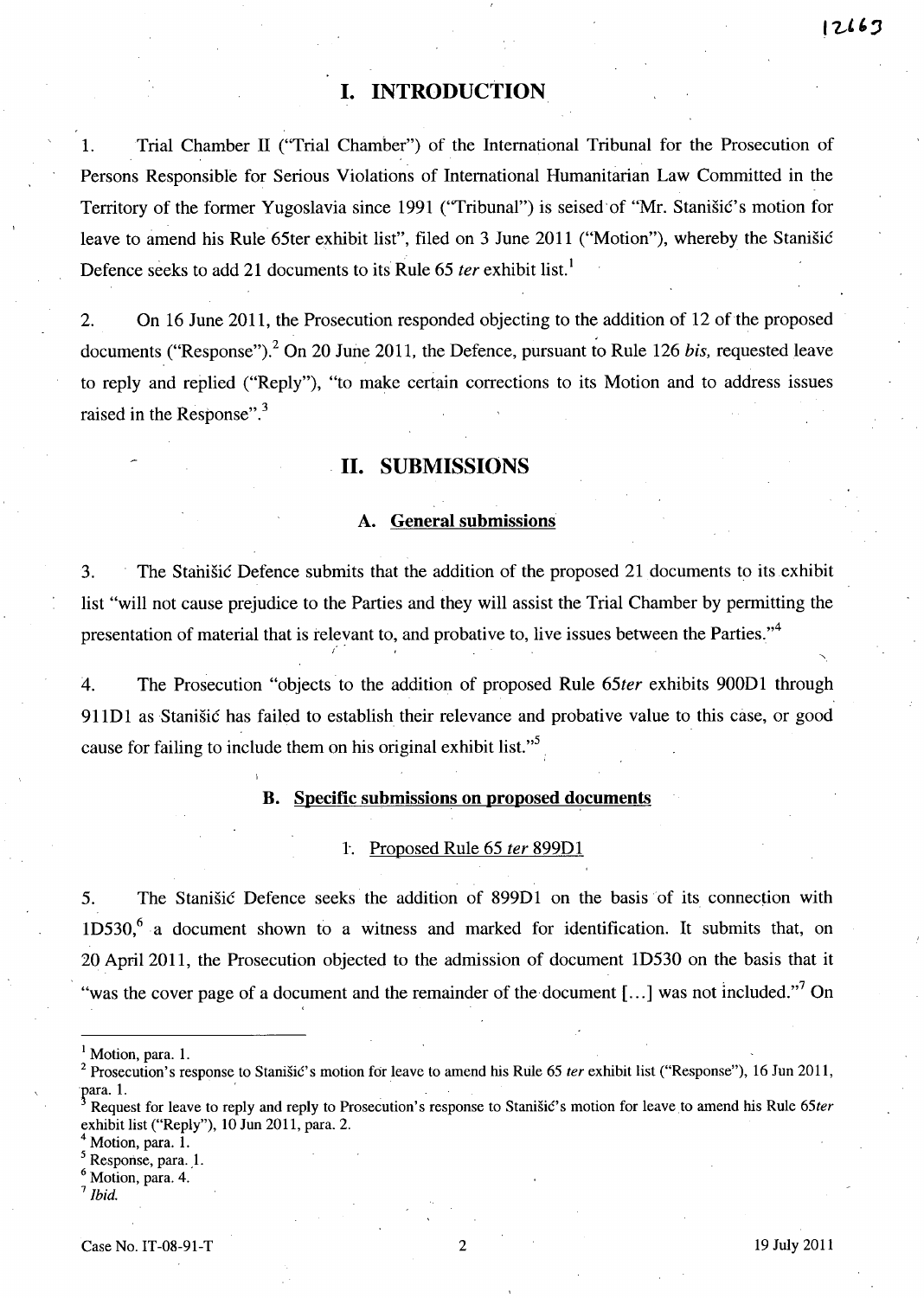the same date, the Prosecution disclosed to the Defence document 899D1, being "a Decision signed for Mr. Stanišić, which is the actual attachment to  $1D530$  mfi.<sup>38</sup>,

6. The Prosecution responds that it does not object to the addition of 899D1. However, it argues that "lD530 is dated 15 December 1992, while exhibit 899D1 is dated 21 December 1992, and therefore, the former could not possibly have been the cover letter to the latter."<sup>9</sup>

7. The Stanisic Defence accepts that assertion but states that "all three documents are part of a disciplinary file against Veljko Solaja and all three documents make reference to CSB Doboj decision on disciplinary measures No. 673/1 dated 25 November 1992."<sup>10</sup>

### 2. Proposed Rule 65 *ter* 900D1 - 901D1

8. The Stanisic Defence seeks the addition of 900D1 and 901D1, "two RSMUP Administration for Crime Prevention payroll documents where witness MS-008 is mentioned", which were disclosed by the Prosecution on 5 May 2011.<sup>11</sup> The Defence submits that they are relevant and probative to the position that MS-008 held during the indictment period.<sup>12</sup>

9. The Prosecution responds that, on 6 June 2011, the.Stanisic Defence attempted to tender these documents into evidence and that the Trial Chamber declined to admit them, "finding that they were unnecessary and added nothing to the testimony of Witness MS-008."<sup>13</sup> The Prosecution argues that "[a]s Stanisic has not requested the Chamber to reconsider its oral ruling, the Prosecution opposes the addition of these exhibits to his Rule 65ter exhibit list."<sup>14</sup>

#### 3. Proposed Rule 65 *ter* 902D1 - 911D1

10. The Stanisic Defence seeks the addition of 902D1 to 911D1, all of which are said to relate to criminal or disciplinary proceedings,<sup>15</sup> and submits that while "the Prosecution claimed that the documents [...] were disclosed on 1 April 2010 [...] neither of the Defence teams could locate that disclosure."<sup>16</sup> The Prosecution responds that it "disclosed these documents to the Stanišic Defence on 5 March 2010" and that "[ w ]hen the Stanisic Defence subsequently informed the Prosecution

<sup>16</sup> Motion, para. 5.

*<sup>8</sup> Ibid.* 

Response, para. 2.

<sup>&</sup>lt;sup>10</sup> Reply, para. 3.

<sup>&</sup>lt;sup>11</sup> Motion, para. 11.

<sup>12</sup>*Ibid.* 

<sup>13</sup> Response, para. 11; Milomir Orasanin, 6 June 2011, T. 21865-21868.

<sup>&</sup>lt;sup>14</sup> Response, para. 11.

<sup>&</sup>lt;sup>15</sup> Documents 902D1 and 903D1 contain information regarding criminal cases initiated for alleged crimes against Bosnian Muslims and Bosnian Croats; documents 904D1 to 910D1 are court judgements for alleged crimes committed during 1992 against non-Serbs; and document 911D1 is a disciplinary file of proceedings against a MUP employee for failing to keep records at CSN Trebinje. Motion, paras  $6 - 10$ .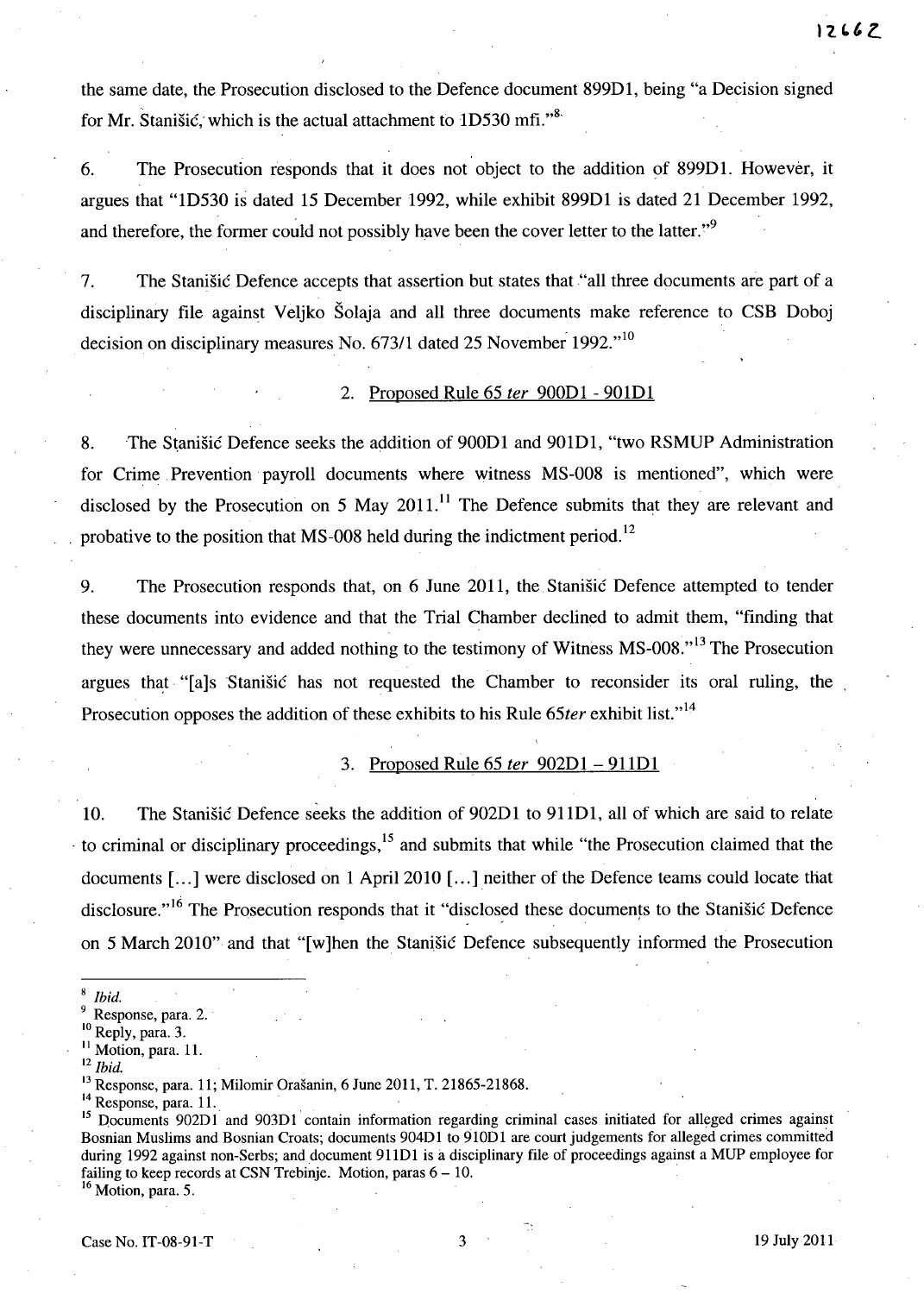that they were unable to access these documents on EDS, the Prosecution informed them on 1 April 2010 by email correspondence that it would provide the documents on compact discs, and delivered the discs to the defence teams immediately thereafter".<sup>17</sup> The Prosecution states that the documents "became available on EDS as of 14 April 2010" and that, accordingly, "the Stanisic Defence failed to exercise due diligence in identifying at the earliest. opportunity the proposed exhibits,<sup>"18</sup> The Defence does not address this in its Reply but acknowledges that it did not repeat its request for disclosure. 19 The Prosecution also asserts that the Defence has not established that the documents are of sufficient importance to justify their late addition to the Rule 65 *ter* exhibit list.<sup>20</sup> The Defence counters that it did not have these documents in its possession at the moment of filing its Rule *65ter* exhibit list and that it "filed for amendment as soon as it came into possession of' those documents."<sup>21</sup>

(a) Proposed Rule 65 *ter* 902Dl and 903Dl

11. The Stanisic Defence submits that these documents "contain information by the RS officials regarding criminal cases initiated for alleged crimes committed against Bosnian Muslims and Bosnian Croats<sup>"22</sup> and are therefore relevant to "issues concerning police investigations conducted in the geographic and temporal time frame of the indictment, $^{23}$ 

12. The Prosecution responds that'902Dl and 903Dl are "responses - dated 24 December 2008 and 25 November 2008, respectively - by the Republican Prosecutor's Office of the Republika Srpska ("RS") to Requests for Assistance ("RFA"s) Issued by the prosecution team in the case against Radovan Karadžić, requesting information concerning criminal proceedings instituted by the RS in the period between 1992 and 1995 for crimes committed against non-Serbs during the same period", $24$  and that they lack relevance and probative value. In particular, the Prosecution argues that the responses do not indicate when the crimes occurred,  $25$  the ethnicities of the perpetrators<sup>26</sup> and, in most instances, the municipality in which the crime occurred.<sup>27</sup>

- <sup>17</sup> Response, para. 3.
- $18$  Response, para. 4.
- <sup>19</sup> Reply, para. 4.
- 20 Response, para. 5.
- 21 Reply, para. 4.
- 22 Motion, para. 7.
- $23$  Motion, para. 5.
- <sup>24</sup> Response, para. 5.
- 25 Response, para. 6a,
- $26$  Response, para. 6b.

f

<sup>&</sup>lt;sup>27</sup> Such as Bosanski Novi, Glamoč, Prnjavor, Laktaši and Bosanska Dubica, Response, para. 6c.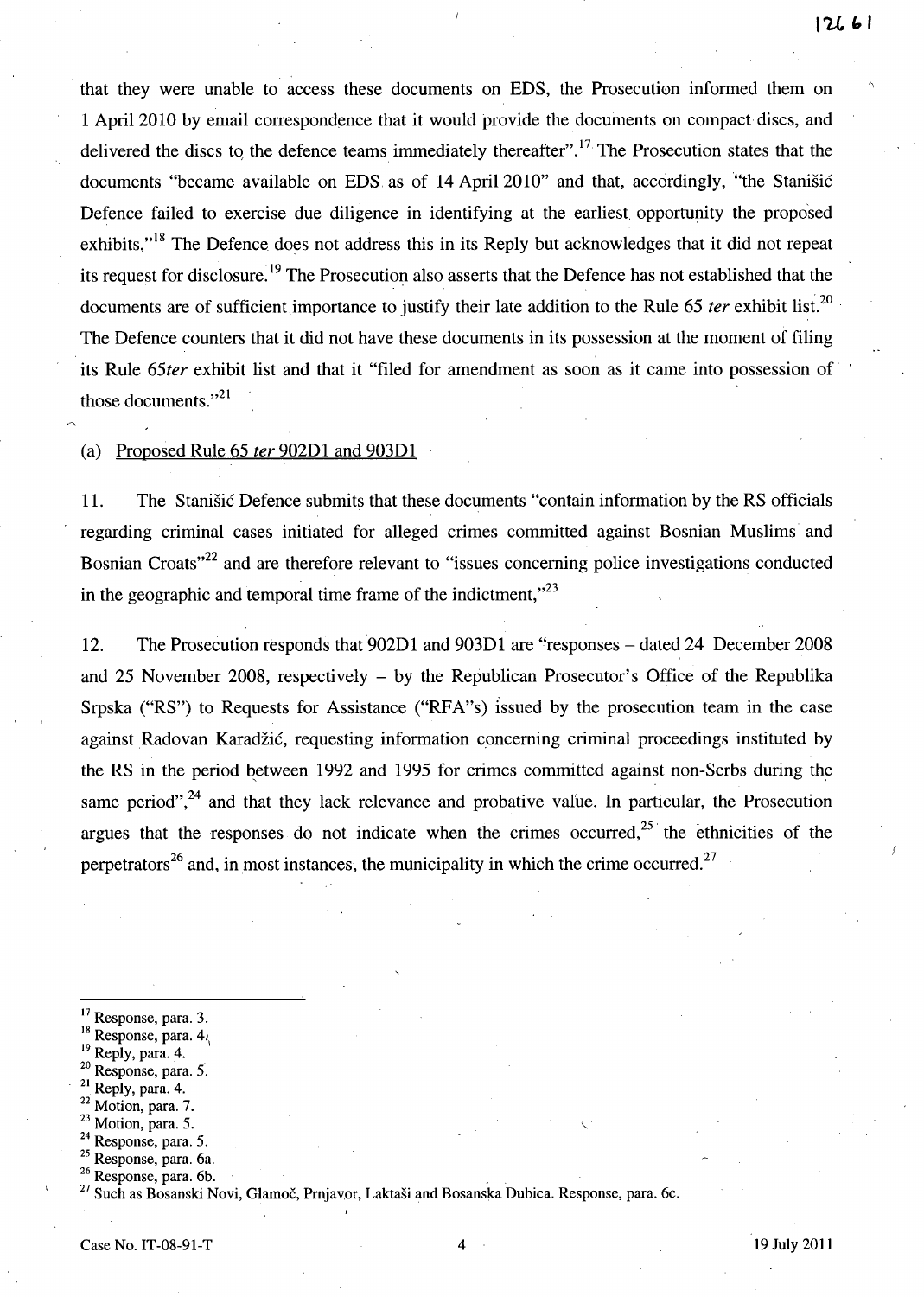#### (b) Proposed Rule 65 *ter* 904Dl to 910Dl

13. The Stanisic Defence submits that these documents are court judgements for alleged crimes committed during 1992 against non-Serbs. The Defence submits that it "has claimed throughout the trial that the police duties were to collect all available evidence" and that "[i]t can be seen from these judgements that evidence collected during 1992 was used for the prosecution and conviction of these persons."<sup>28</sup> With regard to 908D1, which is the final judgement of the criminal case against Miladin Sugic, of Serb ethnicity, for aggravated murder, the Defence submits that several related documents are already in evidence whereas the final judgement is not.<sup>29</sup>

14. The Prosecution responds that 904Dl through 910Dl lack relevance and probative value to this case arguing that "[a]ll of the judgements were rendered between 2003 and 2008," long after the events charged in the indictment.<sup>30</sup> In addition, the Prosecution submits that  $905D1$ ,  $906D1$  and 907D1 pertain to crimes committed in municipalities that are outside the scope of the indictment and that 904Dl, 906Dl, 907Dl and 909Dl "pertain to crimes and perpetrators on which neither the Prosecution nor the Stanisic Defence has led any evidence."<sup>31</sup> The Prosecution concludes that it cannot be inferred from these documents "that evidence collected [by the police] during 1992 was used for the prosecution and conviction of these persons. $^{32}$ 

15. . The Defence replies, *inter alia',* that it 'offers these documents to support its assertion that "the police conducted investigations, collected evidence and filed criminal reports with the competent prosecutor's office", at which point "police investigative work is completed, unless the prosecutor or the investigating magistrate directs the police to conduct further investigations",<sup>33</sup> and further that "the police has no influence whatsoever on further court proceeding, on the length time [sic] it takes for a matter to go to trial, or on the outcome of a particular case.<sup>34</sup>

16. The Defence further replies that these judgements "show the units to which the perpetrators" belonged", information which is "relevant to the issues of the jurisdiction of the civilian and military police in crime investigation and the charge of superior authority against the accused."<sup>35</sup> The investigation of crimes committed during 1992 shows that "contrary, to the Prosecution's

 $28$  Motion, para. 8.

- <sup>29</sup> Motion, para. 9.
- <sup>30</sup> Response, para. 7.<br><sup>31</sup>/*Ibid.*
- 
- $32$  Response, para. 8.
- <sup>33</sup> Reply, para.6.
- $34$  Reply, para. 6.
- $35$  Reply, para. 8.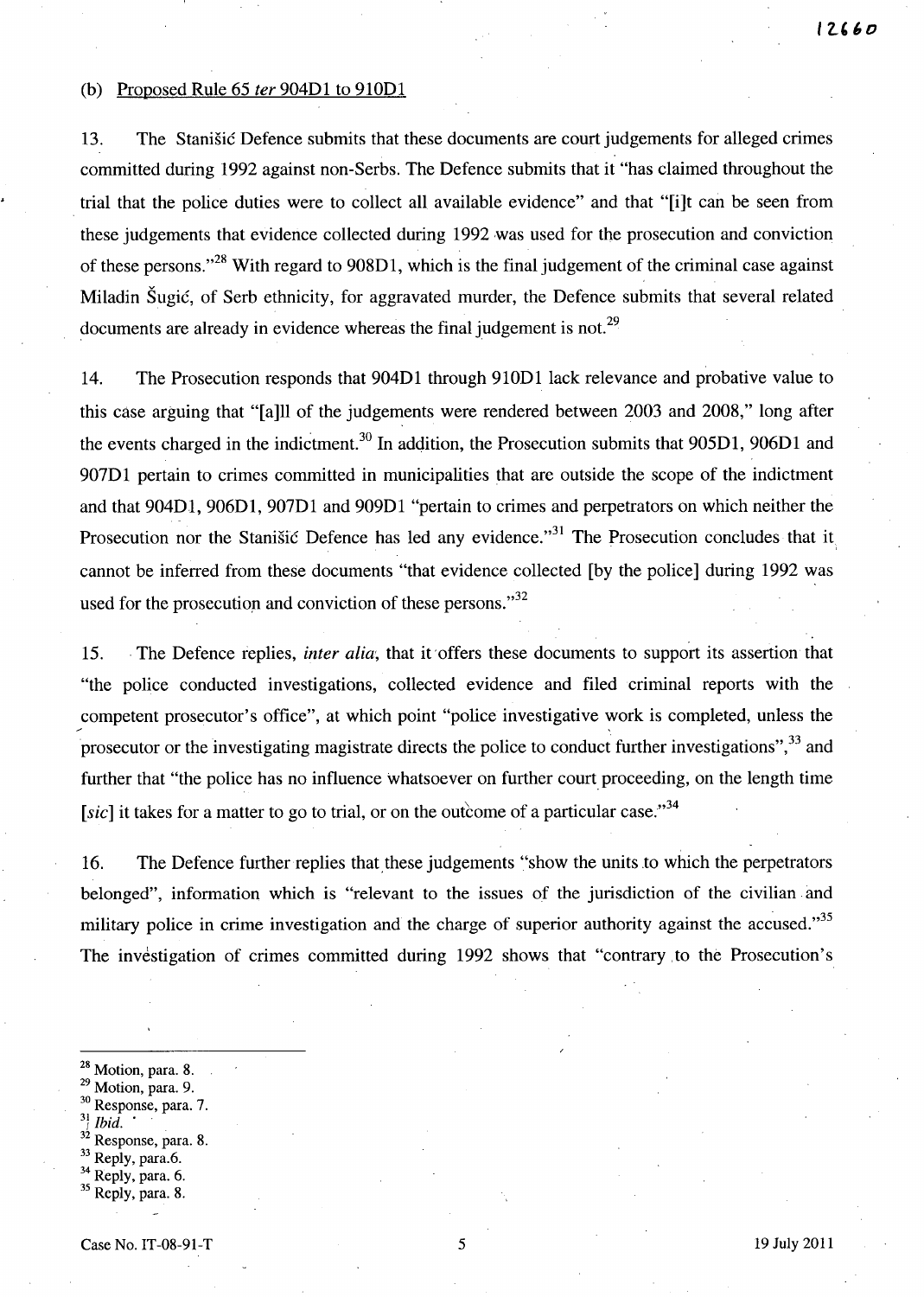assertions, those were not 'sham investigations' and that there is no pattern showing that investigations were not conducted when the victims were non-Serbs. $^{35}$ 

#### (c) Proposed Rule 65 *fer* 911Dl

17. This document consists of a disciplinary file against a MUP employee for failing to keep records in CSB Trebinje. The Stanisic Defence argues that this is relevant to the contested issue between the parties as to the initiation of disciplinary proceedings against Serb personnel.<sup>37</sup> The Defence asserts that this document shows both that disciplinary proceedings were initiated against Serbs and that the MUP performed supervisory inspections at CSB Trebinje which led to the discovery that records were not being properly maintained.<sup>38</sup>

18. The Prosecution, submits that 911Dl pertains to the inspection of the *SIB* in Trebinje, a municipality that is outside the scope of the indictment, and therefore is "neither relevant nor probative to any issues contested in this case.<sup> $,39$ </sup> The Prosecution further responds that it does not contend that the RSMUP could not and did not initiate disciplinary proceedings against Serb police employees in 1992 but rather "that the RSMUP – and in particular the Accused – had the means to discipline police employees in 1992 but failed to do so for crimes committed against the non-Serb population in the Indictment municipalities."<sup>40</sup>

#### 4. Proposed Rule 65 *ter* 913D1-919D1

19. The Stanisic Defence submits, *inter alia,* that it received no substantial disclosure in relation to the Batkovic camp but that during preparation for its case it found in EDS a set of documents pertaining to Batkovic, some of which are already on its exhibit list having been obtained from the archives of the State Court of Bosnia and Herzegovina.<sup>41</sup> The Defence submits that it asked the Prosecution for an explanation as to why these documents had not been previously disclosed, to which the Prosecution responded that none of these documents fall under Rule 68 and that the Prosecution does not claim that the RSMUP was in charge of Batkovic but that it is a part of the ICE allegations.<sup>42</sup> The Stanistic Defence asserts that these documents are relevant and probative and that they show that there was "exclusive military authority" over the Batkovic camp.<sup>43</sup>

- <sup>37</sup> Motion, para. 10.
- *38 Ibid.,*
- <sup>39</sup> Response, para. 10.
- <sup>40</sup> Response, para. 9.
- Motion, para. 12.
- <sup>42</sup>*Ibid.*

 $^{36}$  Reply, para. 15.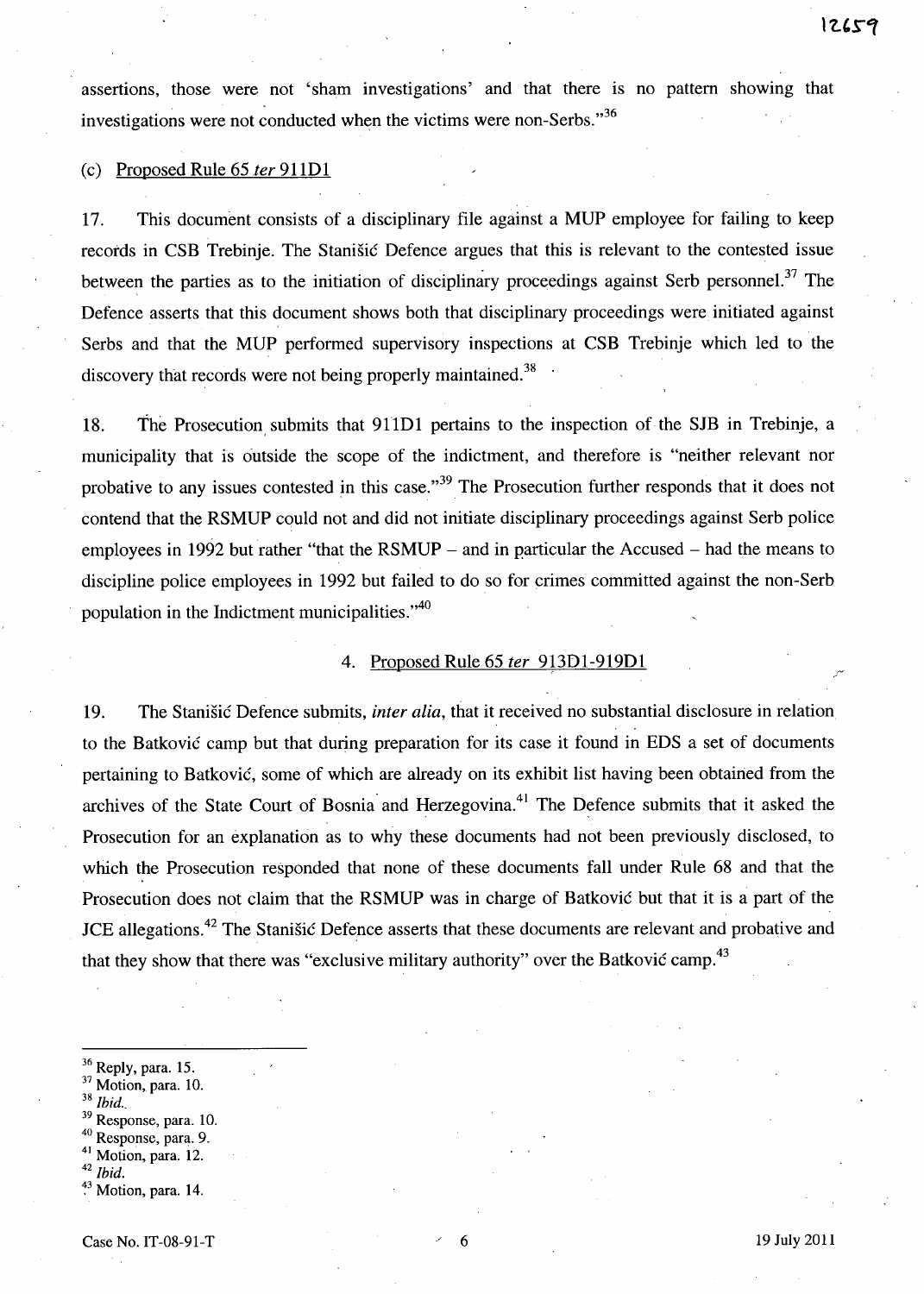20. The Prosecution does not oppose the addition of these documents to the Stanisic exhibit list. However, it does dispute that these documents show that the military had "exclusive" authority over Batković camp<sup>44</sup> and reserves the right to oppose their admission into evidence.<sup>45</sup>

 $\mathbf{r}$ 

### 5. Proposed Rule 65 fer 920Dl

21. The Stanisic Defence submits that 920Dl was only disclosed to it on 2 June 2011. It is a document signed on behalf of Mr. Stanisic, which shows that it was the fourth time that the RS MUP insisted that CSBs report on war crimes. Reporting and investigation of war crimes by the RS MUP is a contested issue between the parties. The Defence submits that this document is relevant and probative to the RS MUP's insistence on reporting and investigating war crimes by the CSBs.<sup>46</sup>

22. The Prosecution responds that 920D1 has already been admitted into evidence on 7 June 2011 as exhibit  $1D572.<sup>47</sup>$ 

# **Ill. APPLICABLE LAW AND DISCUSSION**

23. The Trial Chamber will, in the exercise of its discretion, assess whether it is in the interests of justice to grant the Motion.<sup>48</sup>**In** so doing, the Trial Chamber will take into account whether good cause is shown for amending the exhibit list and whether the newly offered material is relevant and of sufficient importance to justify the late addition.<sup>49</sup> The Trial Chamber may also take into account other factors which speak in favour for or against amending the exhibit list,<sup>50</sup> including whether the moving party has exercised due diligence in identifying at the earliest opportunity the documents that it seeks to add to its exhibit list<sup>51</sup> and whether the opposing party would suffer undue prejudice as a result of the amendment of the exhibit list.<sup>52</sup> As with all such applications, a decision by the Trial Chamber to permit the inclusion of a document on the exhibit list does not necessarily imply that the document is admissible per se, as actual admission into evidence is subject to a more detailed showing as to how each document fits into the case.

*50 Lukic* Decision para. 10; *Prosecutor* v. *Popovic et al.,* Case No. IT-05-SS-T, Decision on Prosecution's motion for leave to amend Rule 65 *ter* witness list and exhibit list, confidential, 6 Dec 2006, p. 7 ("Popović Decision").

p. 6 ("Prlić Decision").<br><sup>52</sup> Lukić Decision para. 12; *Popović* Decision p. 8; Prlić Decision, p. 5; Prosecutor v Stanišić and Župljanin, Case No. IT-04-S1-T, Decision Granting in Part the Prosecution's Motion of IS February 2010 to Amend its Rule *65ter* Exhibit List and Denying the Supplemental Motion of 2 March 2010, 14 Apr 2010, para. 3S.

 $44$  Motion, para. 12.

<sup>45</sup> Response, para. 12.

<sup>46</sup> Motion, para. 15.

<sup>47</sup> Response, para. 13.

<sup>48</sup>*Prosecutorv. Popovic et aI.,* Case No. IT-05-SS-AR73.1, Decision on appeals against decision admitting material related to Borovčanin's questioning, 14 Dec 2007, para. 37; *Prosecutor v. Lukić and Lukić*, Case No. IT-98-32/1-T, Decision on Prosecution second motion to amend Rule 65 *ter* exhibit list, 11 Sep 200S, para. 10 *("Lukic* Decision").  $^{49}$  Ibid.

<sup>51</sup>*Prosecutor* v. *Prlic et ai,* Case No. IT-04-S1-T, Decision on motion to amend witness and exhibit list, 16 Jan 200S,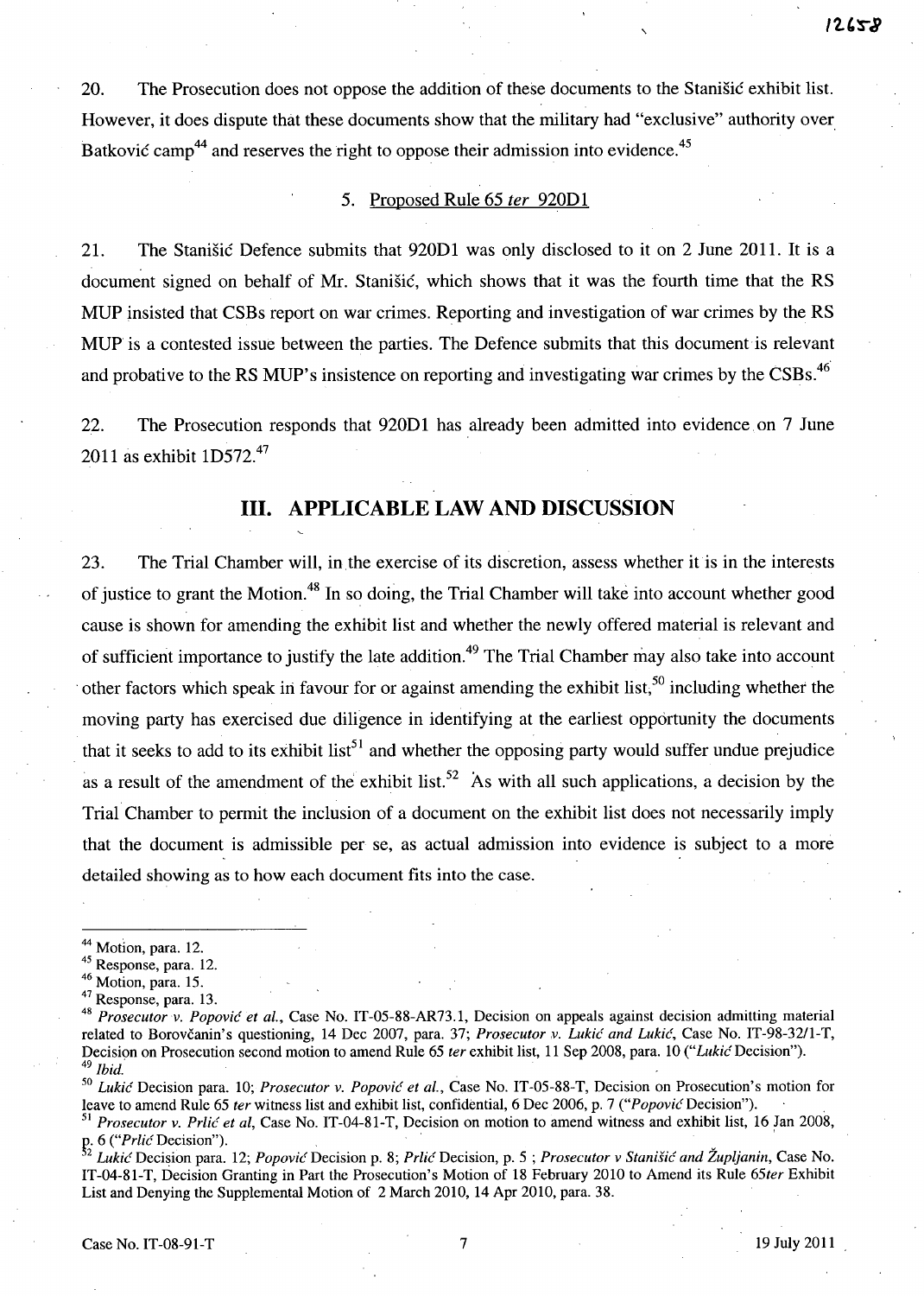#### (a) Proposed Rule 65 *ter* 899Dl

24. The Trial Chamber is satisfied as to the relevance and probative value of this document. During his testimony, Andrija Bjelošević discussed document 1D530 in relation to the disciplinary proceedings against Veljko Šolaja.<sup>53</sup> Document 1D530, a cover letter, has now been admitted into evidence by the Trial Chamber's decision of 8 July 2011, as has the document to which it refers, namely, the actual report of disciplinary proceedings against Veljko Šolaja.<sup>54</sup> While 899D1 is not the attachment referred to in lD530, it is directly related to lD530 as it constitutes the appeal decision, signed by Mico Stanišic, on the disciplinary proceedings which form the attachment to lD530. The Trial Chamber further notes that the Prosecution does not object to the Motion in this respect. For all these reasons, the Trial Chamber will, in the interests of justice, grant the addition of 899Dl onto the Stanisic Defence Rule *65ter* exhibit list.

### (b) Proposed Rule *65ter* 900Dl - 90lDl J

25., The Trial Chamber notes that, after the filing of the Motion, the Defence attempted to tender these documents on 6 June 2011 through witness Milomir Orašanin. The Trial Chamber denied the admission of these documents at that time on the basis that the oral evidence of the witness on matters related to the content of these documents was sufficient and their admission, therefore, was unnecessary.<sup>55</sup> The Stanisic Defence has not requested the Trial Chamber to reconsider its position and, thus, the Motion is dismissed in this regard.

### (c) Proposed Rule *65ter* 902Dl - 9llDl .

26. The Trial Chamber is of the view that the Stanistic Defence could have acted more diligently in following up on the missing disclosure batch which contained these documents after 1 April 2010. However, these documents have been in the possession of the Prosecution throughout this time and, therefore, the Trial Chamber is satisfied that no undue prejudice. would arise to the Prosecution were the Trial Chamber to grant their addition to the Stanisic exhibit list,.

27. Documents 902Dl and 903Dl are reports which purport to list criminal proceedings instituted by authorities of the Republika Srpska between 1992 and 1995 for serious crimes committed against non-Serbs. While their contents are broad and not sufficiently detailed, the Trial Chamber is satisfied that both reports meet the threshold of *prima facie* relevance necessary to warrant their addition to the Stanišić exhibit list as they, at least partially, potentially cover issues

<sup>53</sup> Andrija Bjelošević, 20 Apr 2011, T. 19924 ff.

<sup>&</sup>lt;sup>54</sup> Decision granting in part Prosecution's motion for admission of documents shown to witness MS001, Andrija Bjelošević, 8 Jul 2011, paras 72-73.

<sup>55</sup> Milomir Orasanin, 6 Jun 2011, T. 21865-21868.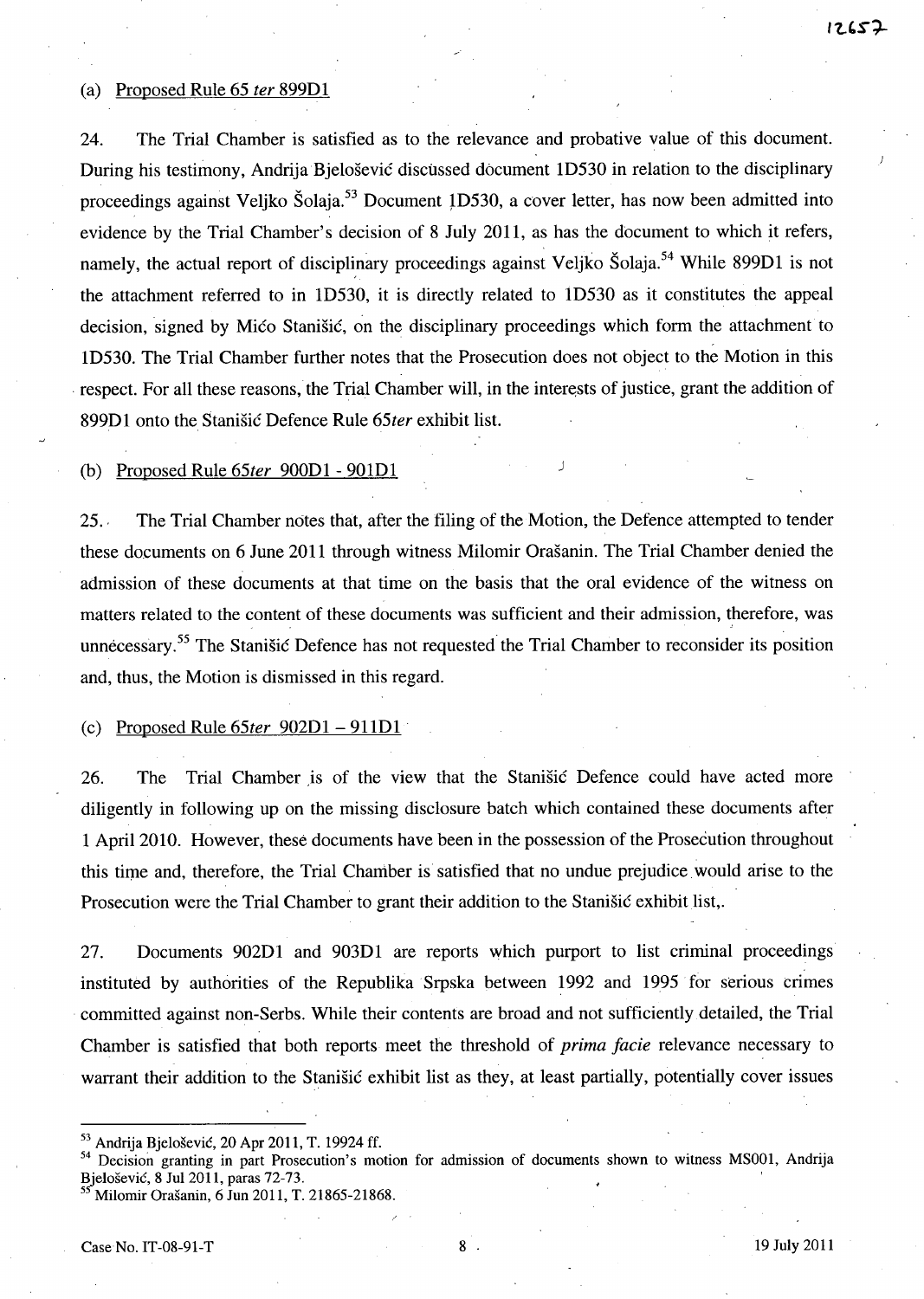relevant to the temporal and geographical scope of the indictment. The Trial Chamber is persuaded of the importance of these documents for the Stanisic Defence and will, in the interests of justice, grant the Motion in this respect.. '

28. The seven documents identified .as 904Dl through 910Dl are judgements by the District Court in Banja Luka concerning crimes committed during the relevant period of the indictment. The fact that those judgements were rendered between 11 and 16 years later and that some of them concern' crimes committed in municipalities outside the scope of the indictment, does not, in the view of the Trial'Chamber, automatically render them irrelevant, provided they rely on and include references to investigative initiatives undertaken by the RS police in 1992 in respect of crinies committed by Serbs against non-Serbs.

29. The Trial Chamber notes that the five judgements identified as 905Dl, 906Dl,' 907Dl, 908Dl and 910Dl have already been admitted into evidence on 7 June 2011 as exhibits 1D596, 1D597, 1D598, 1D599 and 1D601.<sup>56</sup>

30.' With regard to 904Dl and 909Dl, the Trial Chamber could not find in these documents any reference to investigative police work in 1992 which would permit the inference that the RS Police had taken any steps at the time to investigate these crimes established in these two judgements, as claimed by the Defence. For instance, while the Trial Chamber notes that 904D1 refers to an "autopsy report", there is nothing in this judgement to indicate that such a report was produced in the context of police investigations conducted in 1992. Furthermore, the fact that the perpetrators convicted in those judgements were members of the military does not assist the Trial Chamber in discerning whether police investigations into these crimes were or should have been conducted in 1992. The Trial Chamber is not persuaded of the relevance and importance of these documents and will therefore deny the Motion in this respect.

31. Document 911Dl is a disciplinary file against a MUP employee at the Trebinje SJB, in a municipality outside of the scope of the indictment. Nevertheless, the Trial Chamber is satisfied that this document meets the threshold of *prima facie* relevance necessary to permit its addition to the Stanisic exhibit list, as it concerns disciplinary proceedings within the RSMUP during the relevant period of the indictment. Despite the Prosecution submission that it does not dispute the fact that the RSMUP conducted inspections of various Public Security Stations in 1992, the Trial Chamber is persuaded of the importance of this document for the Stanisic Defence and will, in the interests of justice, grant the Motion in this respect.

<sup>&</sup>lt;sup>56</sup> Simo Tusevljak, 20 Jun 2011, T. 22450-22451.